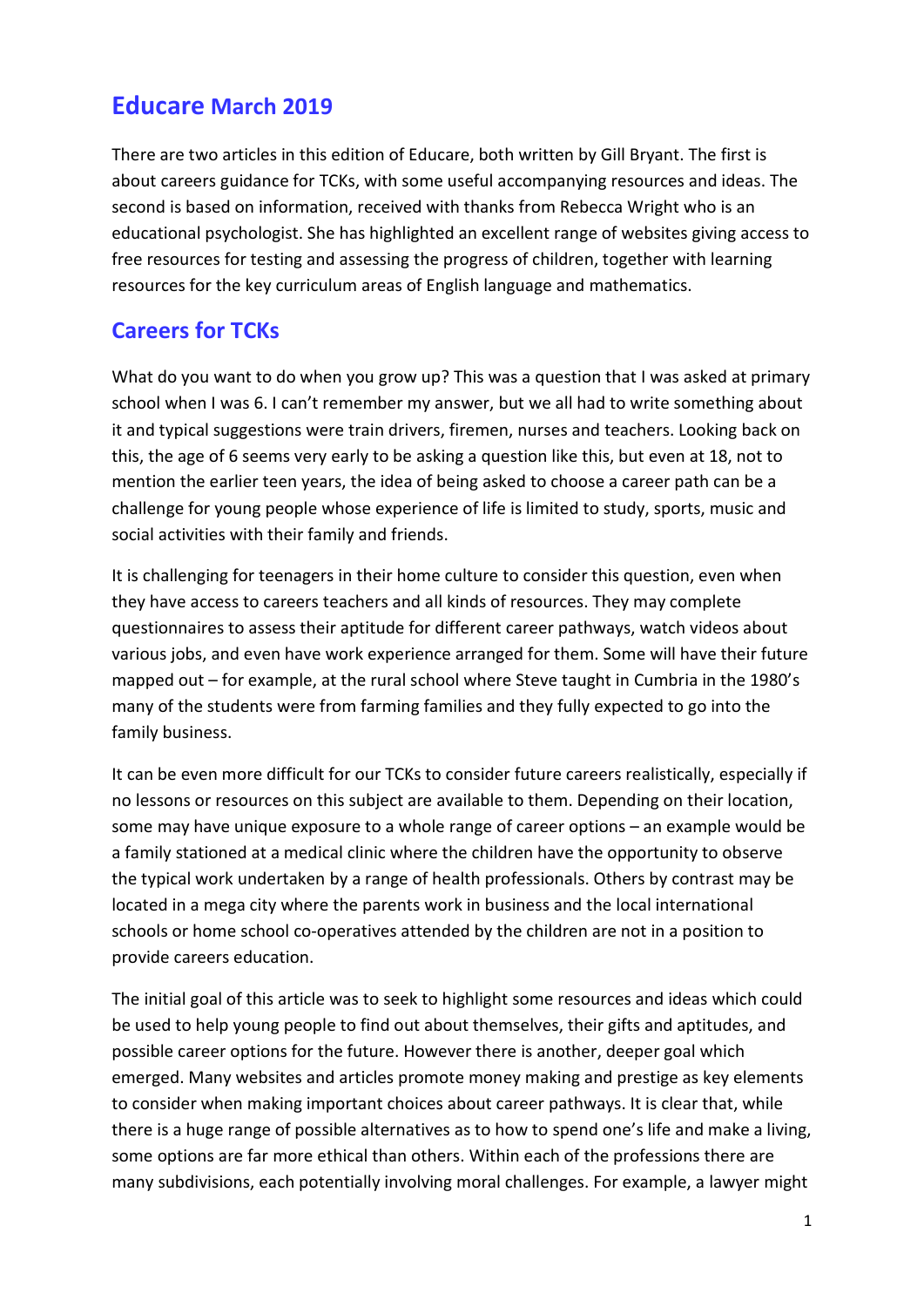choose to work in the area of corporate law where much of the work involves enabling already wealthy corporations to become even richer. On the other hand, a lawyer could choose to help the disadvantaged who need justice but cannot afford legal fees. This is not to say that the only valid career path is one which is within a Christian company or institution, but that each individual needs to reflect on the choices that they make. Does this job help and support human beings, either directly or indirectly? Does it treat people, or the planet, with dignity and respect? Will it be possible to follow this career without being required constantly to sacrifice Christian principles, or put the job before the needs of the family?

Our biggest desire for our children is that they grow up to know, follow and serve the Lord. This is more important than the career that they choose, but their future working life needs to be one in which they are able to demonstrate Christian living and service. Many of our children will expect to go to college or university and follow a professional career, but this in itself is not the most crucial factor.

With all of this in mind, the goal of this article can be restated: teach our children about careers and the world of work by providing information and resources for them, and engaging in discussion and reflection as to how different career pathways help or hinder the purposes of Christ in the world. Each young person is unique and special and has gifts that can be used, as well as possible limitations. Part of the responsibility of educators and parents is to enable and empower them to make godly, informed decisions for the future, and it is possible to do this anywhere in the world thanks to technology and the support networks that we have.

#### Online resources

One excellent online resource is Career Onestop, which can be accessed at

#### https://www.careeronestop.org/Videos/CareerVideos/career-videos.aspx

This American website offers free videos on hundreds of different careers, organised into 16 clusters of related areas. The videos are short, around one and a half minutes long, and give a brief overview describing each job including the qualifications and qualities needed and the challenges and rewards. The wide scope of options covered provides an eye-opener as it exposes the students to careers and jobs that they may not have thought about. There is plenty of material here for creating interactive, student-centred lessons where groups of learners might present different career options to their classmates, and discuss how they would feel about doing the different jobs.

The website also offers several free aptitude tests which are easy to use. They can be found here:

https://www.careeronestop.org/ExploreCareers/Assessments/self-assessments.aspx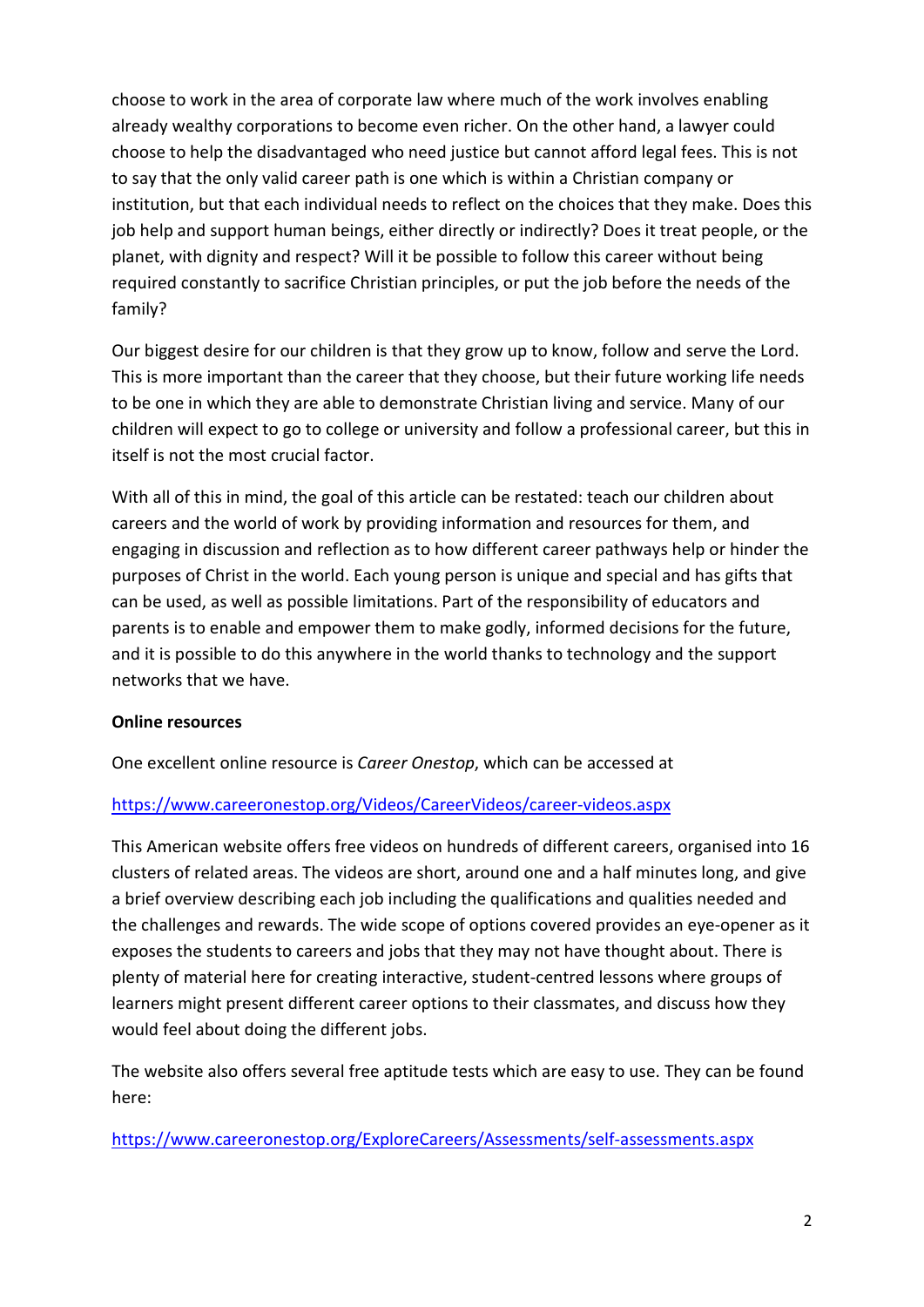The British Which? University website is another excellent resource. At the following link, there are various tools and resources to help careers teachers and students.

https://university.which.co.uk/teachers/develop-your-skills-as-an-adviser/careers-toolsrecommended-resources-for-students

Derived from the same website, there is the Buzz Quiz, a simple personality test which indicates possible career paths to suit the personality, found on this page: https://icould.com/

Another useful resource is the A-level explorer tool, useful for all students taking A-level or equivalent courses. It can be found at this link:

https://university.which.co.uk/a-level-explorer

Information can be entered on the subjects being studied, and a link is made to possible careers, thus providing guidance not only for current students but those considering which subjects to take at A level or equivalent.

#### Real people

The network of people known to the students can provide a rich and unique source of information. With some organisation and forward planning, this network can be harnessed to educate the students about all kinds of jobs and careers. Family members, friends and people from supporting churches can all be asked to complete a simple profile giving information about their jobs. A teacher or parent can create a short survey using a few simple questions, such as the following:

What is your current job title?

Describe the role. How long have you been doing this job?

Which qualifications do you need to do this kind of work?

Which personal qualities are important?

What advice would you give to you a young person considering this career path?

The results of the survey could be collated and used by a home schooling family or shared in a class of students.

Where possible, members of the local community (expatriates and/or nationals) could be asked to come and meet students and talk about their work. There may be an opportunity to arrange work experience or at least observation of a particular kind of work. The situation for families living overseas often has potential which can be used and developed for the teacher or parent who is prepared to do things a little bit differently.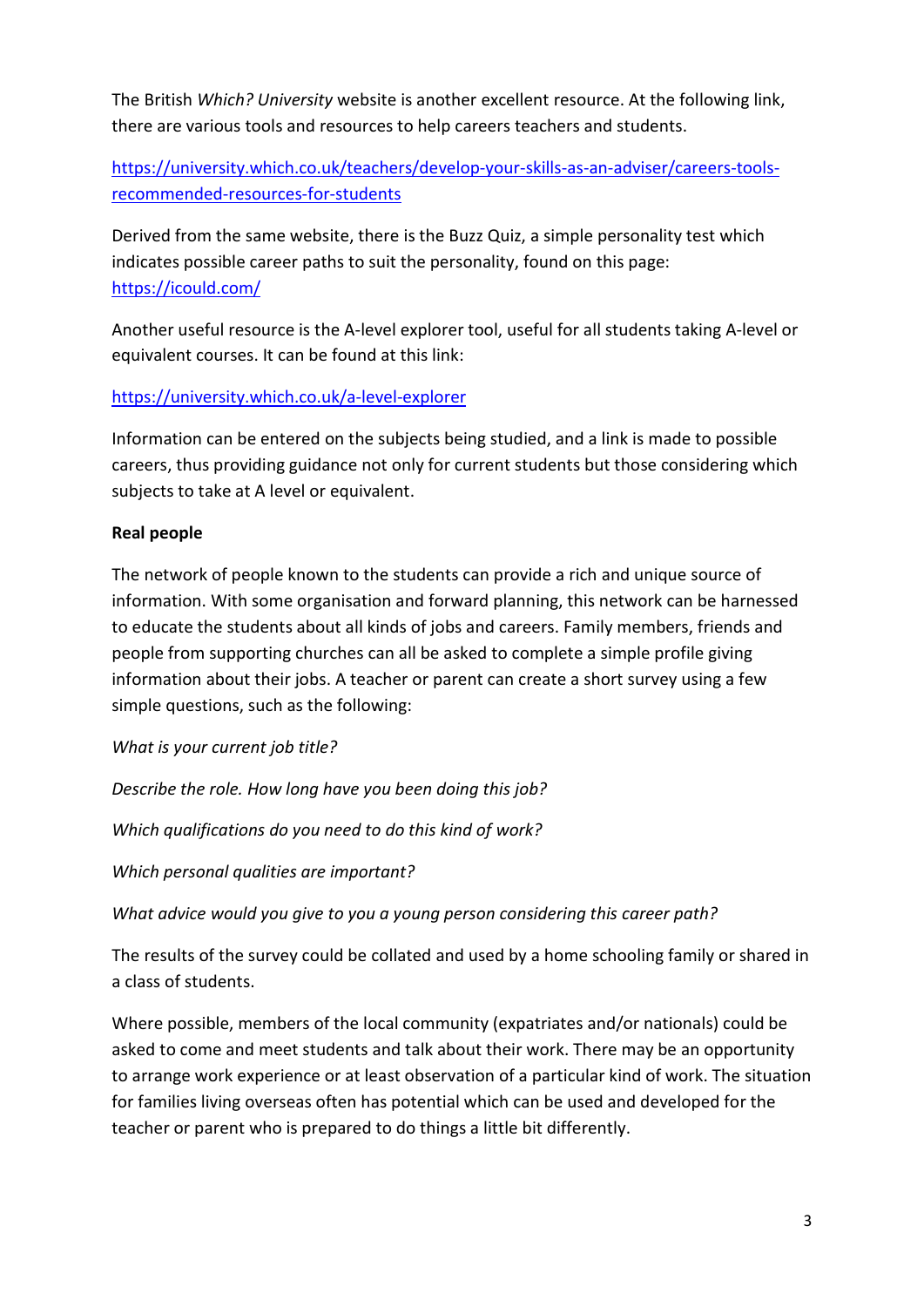# Educational resources and assessments for children aged 0-18

The materials provided by educational psychologist Rebecca Wright are presented below in Table 2. Table 1 (immediately below) explains the British educational terms. It should be underlined that although the resources come from the UK and are linked to the requirements of the English and Welsh National Curriculum, they can be used to support the learning of any students being taught or cared for in an English-medium environment.

Table 1

| Early Years     | Age 0-5; school year Reception                |
|-----------------|-----------------------------------------------|
| Key Stage One   | Age 5-7; school years 1 and 2                 |
| Key Stage Two   | Age 7-11; school years 3 to 6                 |
| Key Stage Three | Age 11-14; school years 7 to 9                |
| Key Stage Four  | Age 14 to 16; school years 10 to 11, GCSEs    |
| Key Stage Five  | Age 16 to 18; school years 12 to 13, A levels |

#### Summary of resources

At Early Years level the materials cover overall development, language and communication. For Key Stages 1 and 2, the focus is on language and communication, reading, phonics, spelling, maths and computing. In the Key Stage Two section there is a link to some bright and colourful spelling journals for every year group.

In the Early Years section, there are 'Ages and Stages' questionnaires from 2 months to 6 ½ years, with indicators suggesting whether it might be wide to seek professional help. There is also a series of intervention activities for parents to do, to help with their children's development.

In Key Stage One, the SATs papers will be useful for any family with children of this age who are planning to move back to the UK.

For Key Stages Two and Three, the resources from the Communications Trust contain excellent material on language and communication development.

The Dr. Frost mathematics website 'provides an online learning platform, teaching resources, videos and a bank of exam questions, all for free.' (See table below for web reference). It is necessary to register on the site in order to access the huge range of materials that support maths teaching for GCSE and A level. The one minute video clip on the website outlines the scope and nature of the resources available.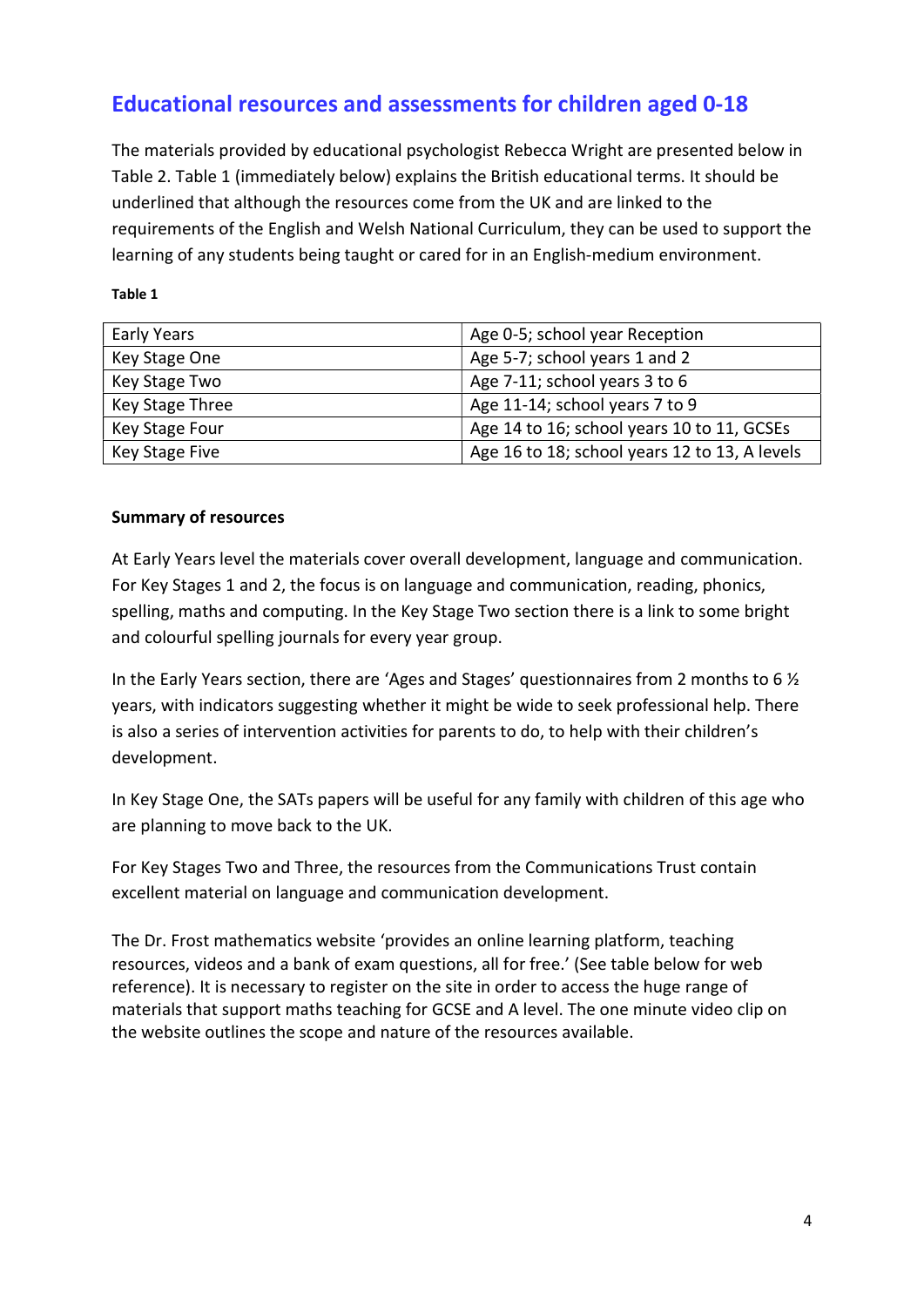### Table 2

## Early Years

| Overall<br>development        | Early Year and Foundation Stage (EYFS) Framework:<br>https://www.foundationyears.org.uk/files/2012/03/De<br>velopment-Matters-FINAL-PRINT-AMENDED.pdf   | Used in all nursery<br>settings and schools at<br>the end of Reception<br>Class to measure<br>progress. |
|-------------------------------|---------------------------------------------------------------------------------------------------------------------------------------------------------|---------------------------------------------------------------------------------------------------------|
| Language and<br>communication | Universally Speaking:<br>http://www.talkingpoint.org.uk/sites/talkingpoint.org.u<br>k/files/FINAL Universally Speaking -<br>Early Years Web Version.pdf | Typical stages of<br>language development<br>for children 0-5 years.                                    |
| Overall<br>development        | Ages and Stages Questionnaire (ASQ3):<br>http://www.eckan.org/wp-<br>content/uploads/2017/10/ASQ3.pdf                                                   | Ages 3months- 5 years.<br>Frequently used by<br>Health Visitors for the<br>2 year check.                |

## Key Stage One

| Reading             | Year 1 phonics test :<br>http://www.satspapers.org.uk/Page.aspx?TId<br>$= 21$                                                                                      | Compulsory at the end of<br>Year 1. Children read 'real<br>words' and 'non words'.                                                                            |
|---------------------|--------------------------------------------------------------------------------------------------------------------------------------------------------------------|---------------------------------------------------------------------------------------------------------------------------------------------------------------|
| Reading sight words | 100 common words:<br>https://www.highfrequencywords.org/hfw10<br>Ofp.pdf                                                                                           |                                                                                                                                                               |
| <b>SATs Tests</b>   | End of Year 2 SATs papers: Spelling, grammar,<br>punctuation, Maths, Reading comprehension<br>http://www.satspapers.org.uk/Page.aspx?TId<br>$\equiv$ $\frac{4}{1}$ | Sat at end of Year 2.                                                                                                                                         |
| Phonics             | https://www.phonicsplay.co.uk/Assessment.<br>htm                                                                                                                   | Assessments<br>corresponding to each<br>stage of 'Letters and<br>Sounds' phonics<br>programme. Includes<br>assessments of blending,<br>segmenting, non-words. |

# Key Stage Two

| End of Year 6 spelling, grammar, reading<br>All compulsory in UK.<br><b>SATs tests</b><br>comprehension, maths, mental maths, and<br>Science paper no longer<br>science tests.<br>sat.<br>http://www.satspapers.org.uk/Page.aspx?TId=5 |  |
|----------------------------------------------------------------------------------------------------------------------------------------------------------------------------------------------------------------------------------------|--|
|----------------------------------------------------------------------------------------------------------------------------------------------------------------------------------------------------------------------------------------|--|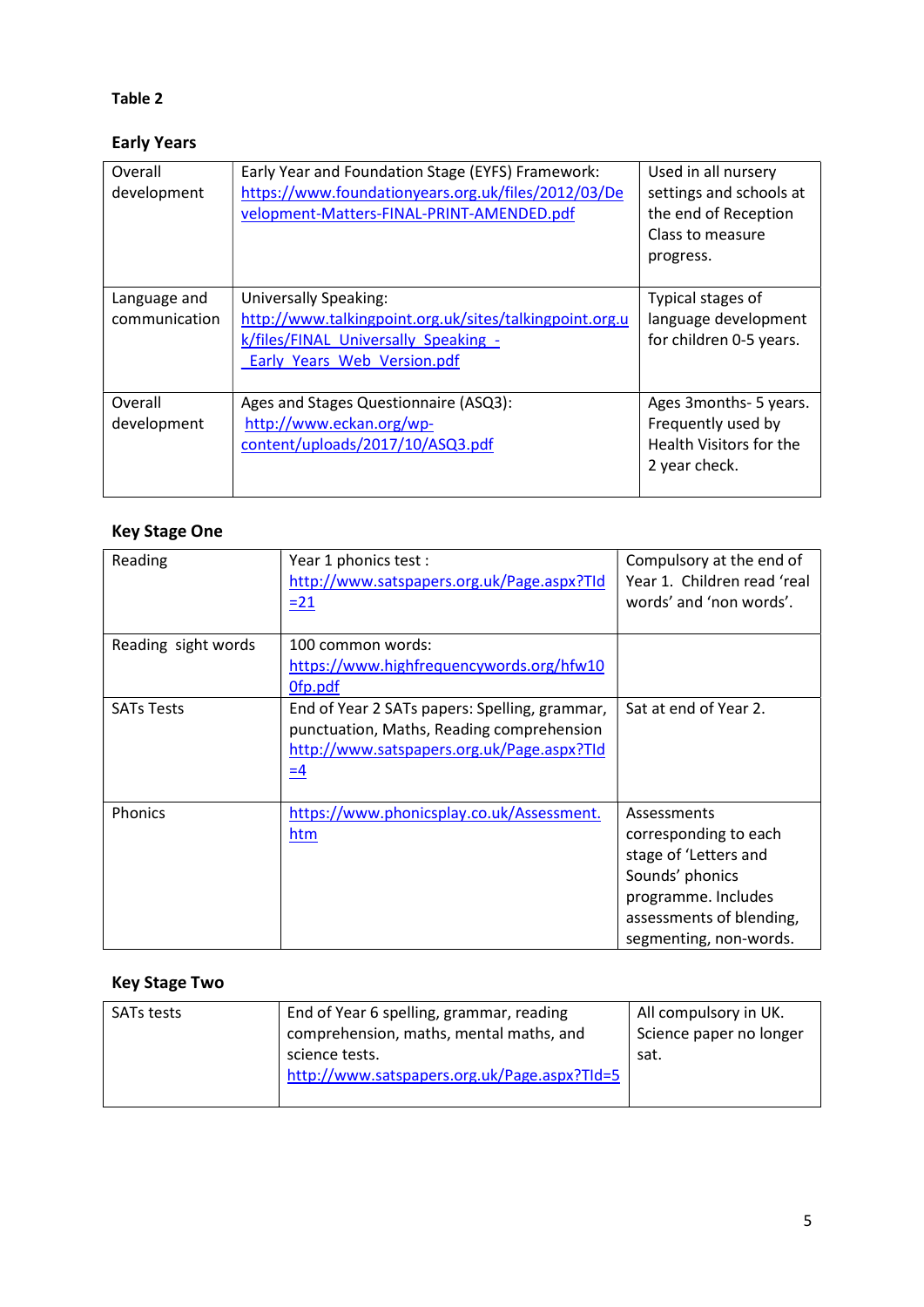## Key Stages One and Two

| Mathematics                   | https://whiterosemaths.com/resources/assessment/pri<br>mary-assessment/                                                                                    | Free downloadable<br>assessments taken<br>after a topic or school<br>term Year 1-6                                                           |
|-------------------------------|------------------------------------------------------------------------------------------------------------------------------------------------------------|----------------------------------------------------------------------------------------------------------------------------------------------|
|                               | https://www.ncetm.org.uk/resources/46689                                                                                                                   | Assessments and ideas<br>for teaching to mastery<br>level (i.e. above<br>average) in maths Year<br>$1-6$                                     |
|                               | https://www.drfrostmaths.com/                                                                                                                              | Topic assessments by<br>year group, resources.<br>Register for free<br>access.                                                               |
| Spelling                      | http://www.schoolslinks.co.uk/resources_spelling.htm                                                                                                       | Free spelling journals,<br>with differentiated lists<br>for each week Year 1-6                                                               |
|                               | http://www.primaryspellingonline.co.uk/                                                                                                                    | Online spelling tests<br>Year R-6. Register for<br>free access.                                                                              |
|                               | https://assets.publishing.service.gov.uk/government/u<br>ploads/system/uploads/attachment_data/file/239784/<br>English Appendix 1 - Spelling.pdf           | Government advice on<br>spelling patterns and<br>words that children<br>should be able to spell<br>in Years 1-6                              |
| Reading, writing<br>and maths | https://www.risingstars-<br>uk.com/subjects/assessment/assessment-(i-can-<br>statements)/free-stuff/rising-stars-assessment-i-can-<br>statements-year-4-re | 'I can' statements for<br>reading, writing and<br>maths for Years 1-6.<br>Sets out end of year<br>expectations. Register<br>for free access. |
| Computing                     | https://www.stem.org.uk/elibrary/resource/35102                                                                                                            | Computing end of year<br>expectations year R-6.<br>Register for free<br>access.                                                              |
| Language and<br>communication | https://www.thecommunicationtrust.org.uk/media/36<br>3850/tct univspeak 5-11.pdf                                                                           | Typical stages of<br>development for<br>children age 5-11.                                                                                   |